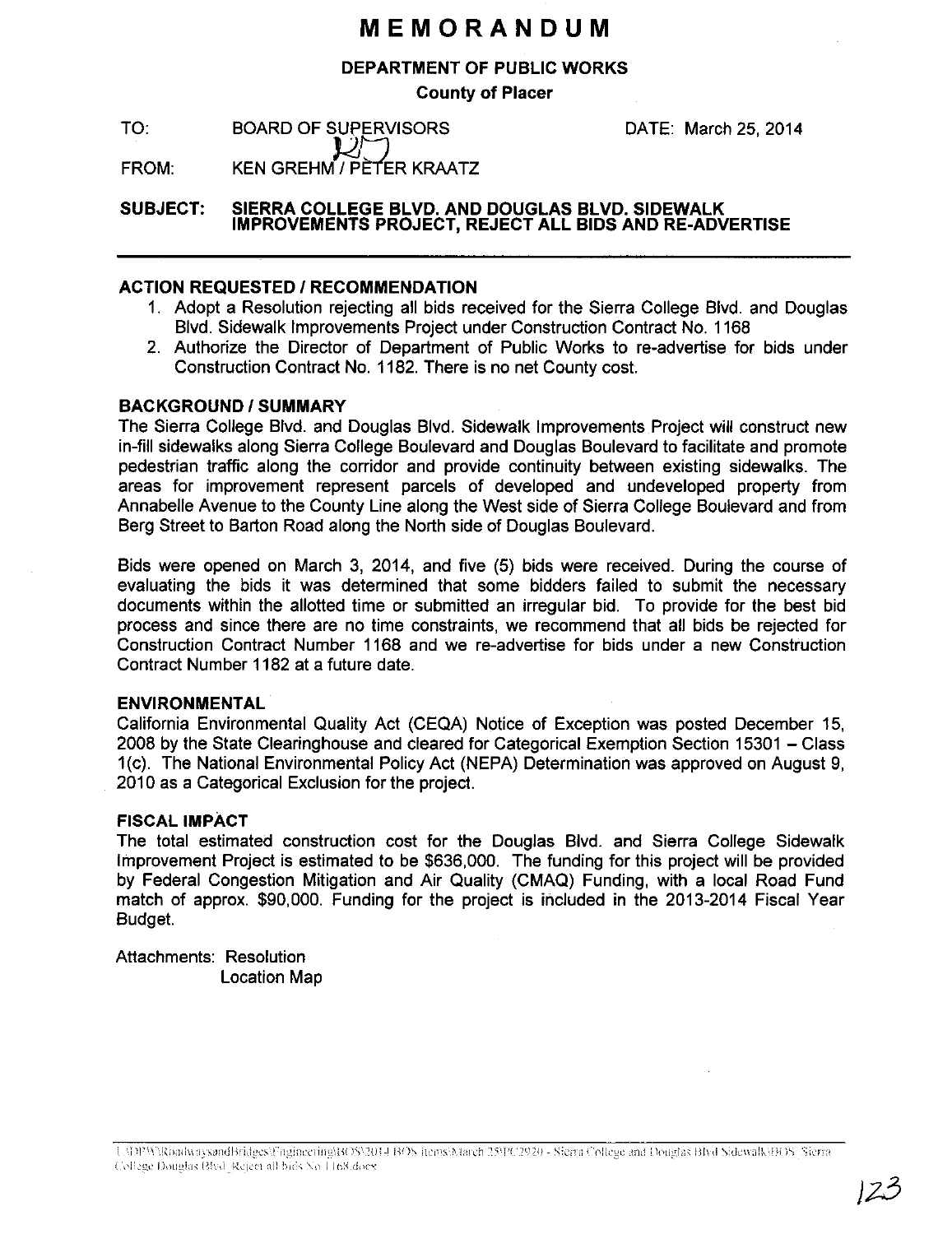# **Before the Board of Supervisors County of Placer, State of California**

| In the matter of: A RESOLUTION REJECTING |                            |                |            |            |  |
|------------------------------------------|----------------------------|----------------|------------|------------|--|
| ALL BIDS FOR THE SIERRA COLLEGE BLVD.    |                            |                |            | Resol. No. |  |
|                                          | AND DOUGLAS BLVD. SIDEWALK |                |            |            |  |
|                                          | <b>IMPROVEMENTS</b>        | <b>PROJECT</b> | <b>AND</b> |            |  |
| AUTHORIZING THE DEPARTMENT OF PUBLIC     |                            |                |            |            |  |
| <b>WORKS TO RE-ADVERTISE FOR BIDS</b>    |                            |                |            |            |  |

The following Resolution was duly passed by the Board of Supervisors of the **County of Placer** 

at a regular meeting held on **the contract of the contract of the contract of the contract of the contract of the contract of the contract of the contract of the contract of the contract of the contract of the contract of** by the following vote on roll call:

Ayes:

Noes:

Absent:

Signed and approved by me after its passage.

**Chair, Board of Supervisors** 

Attest: **Clerk of said Board** 

BE IT RESOLVED AND ORDERED by the Board of Supervisors of the County of Placer, State of California, that this Board rejects all bids for the Sierra College Blvd. and Douglas Blvd. Sidewalk Improvements Project, Contract No. 1168, and authorize the Department of Public Works to re-advertise the project, Contract No. 1182 at a future date.

TADPW\RoadwaysandBridges\Fngineering\BOS\2014 BOS fiems\March 25\PC2920 - Sierra College and Douglas Blvd Sidewalk\IfOS\_Sierra College Douglas Bivd. Reject all bids No. 1168.docx.